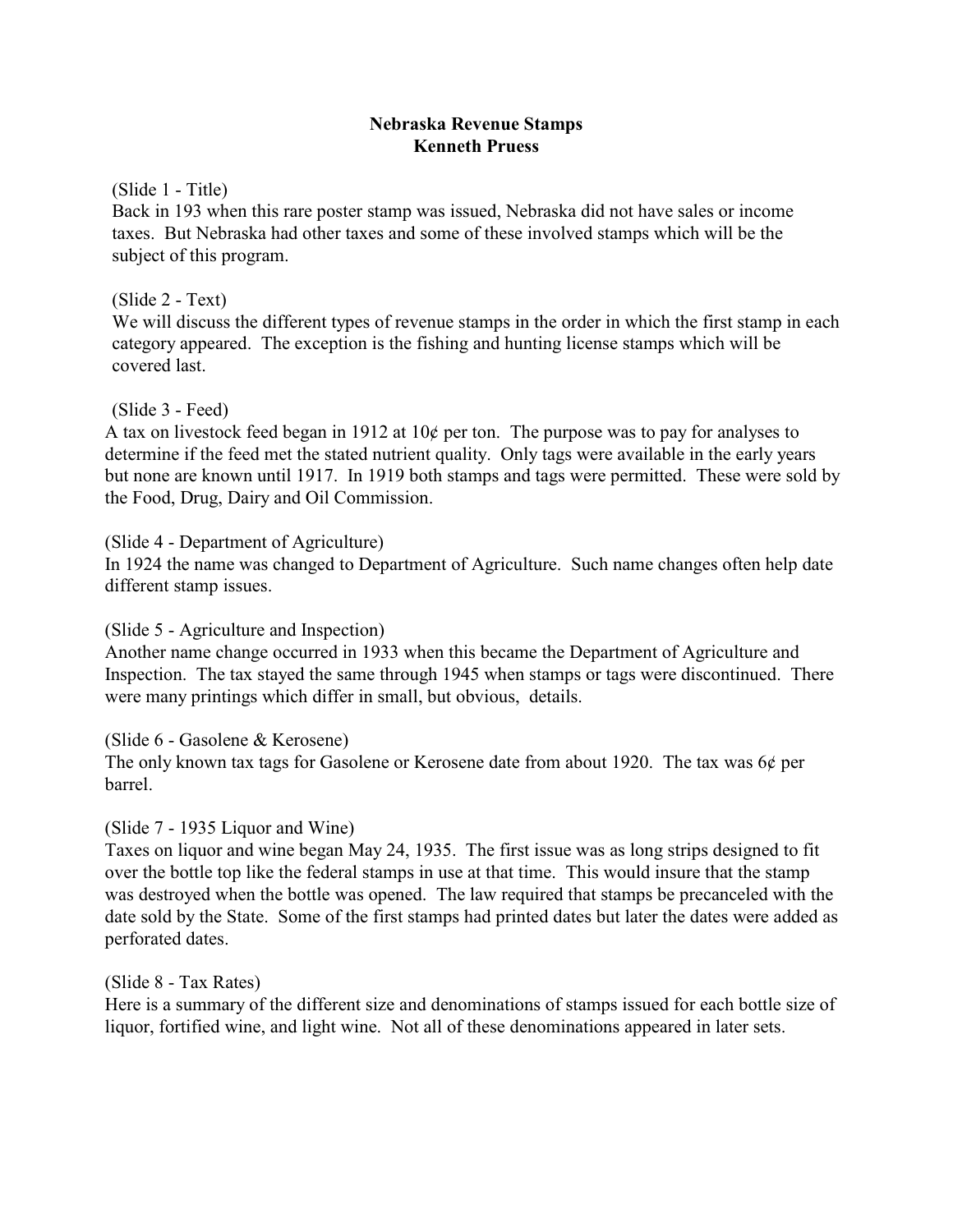(Slide 9 - 1936)

Stamps in a new design appeared in 1936 but only 2 sizes for liquor and 1 for wine are known. Note that stamps for Fortified Wine are always blue, for light wine red. But stamps for liquor were issued in a variety of colors.

(Slide 10 - 1937) Another design change occurred in 1937. Secret initials were added to the Nebraska mountains to help prevent counterfeiting. This set was in use a very short time.

(Slide  $11 - 2<sup>nd</sup>$  1937) On April 2, 1937 another tax increased made new stamps necessary for each alcoholic product.

(Slide 12 - 1938) Every time the Liquor Commission had a new Chairman, new stamps were issued. Here is the first McEachen issue.

(Slide 13 - 1940-44)

A new design again appeared in 1940 which continued for the terms of Osterman, Carmichael, and McEachen's second term.

## (Slide 14 - 1946)

Smaller stamps were issued in 1946 and each stamp was numbered to facilitate accounting. Numbers on left are sheet numbers, those on right printed as part of stamp design are positions within sheets of 100. Liquor stamps were now in green but size and value in different colors for different denominations. Stamps with black sheet numbers are specimens. Several perforation varieties occur on some denominations.

(Slide  $15 = ATP$  overprint)

Another tax increase occurred in 1947. To use up old stamps they were handstamped "ATP" for "Additional Tax Paid". This handstamp was in a fugitive ink and is often very faint on copies soaked from bottles.

(Slide 16 - 1948) After old stamps were largely exhausted, stamps in the new denominations were printed in 1948.

(Slide 17 - 1955) Stamps were reduced in size in 1955 and were no longer numbered.

(Slide 18 - 1957)

In 1957 the State switched to decals rather than adhesive paper stamps and showed only the size. Perhaps you have noticed how stamps get smaller when the tax gets higher and finally how much you are paying in tax entirely disappears. In 1961 a decal was issued for liquor only which is just called "Identification" which indicates the tax had been paid. Two years later even these are discontinued.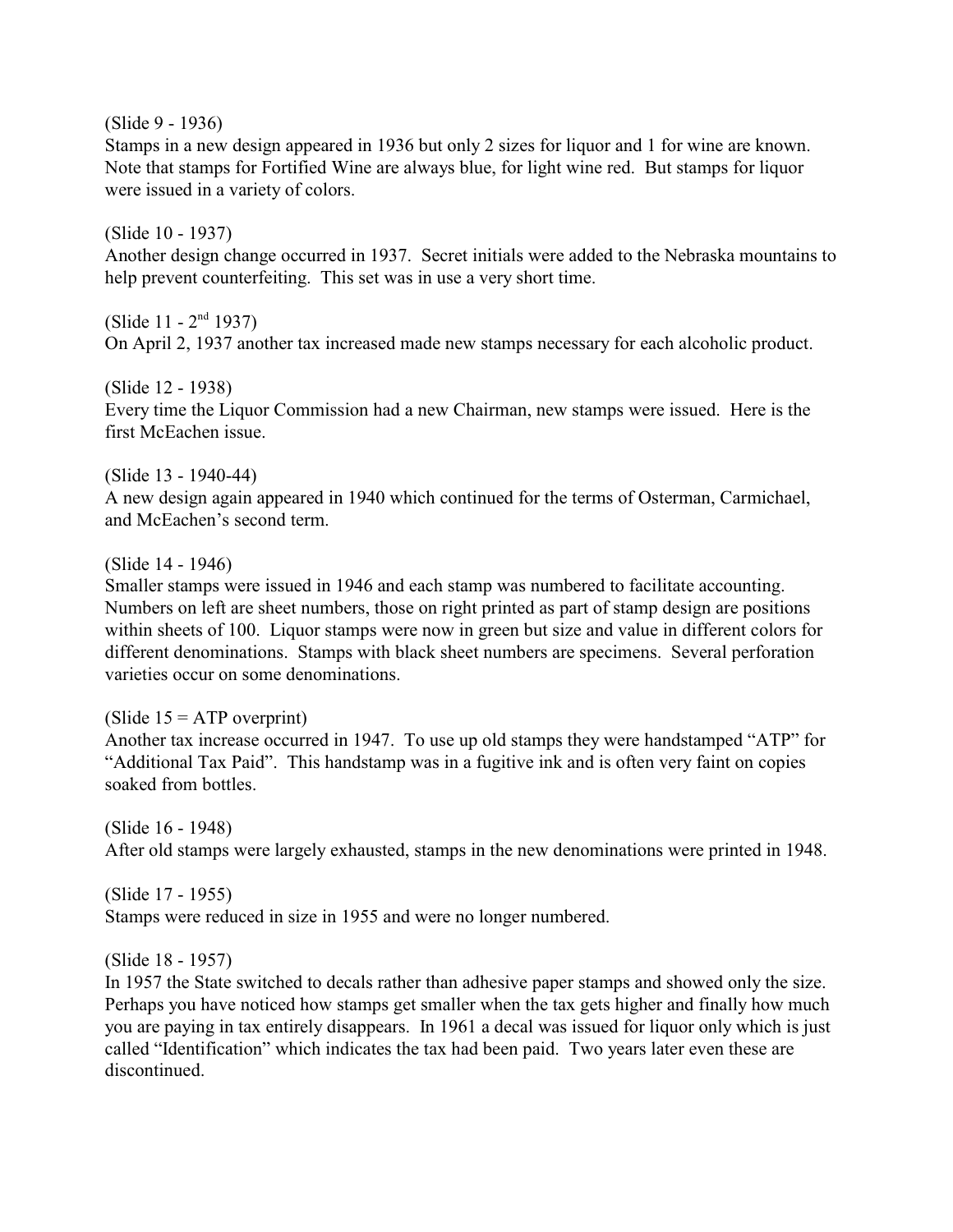### (Slide 19 - Beer)

Although Nebraska had a beer tax in 1935, this was on a reporting basis and handled by the Department of Agriculture. But duties were transferred to the Liquor Control Commission and they issued beer stamps in 1936. Note that they found it necessary for unknown reasons to issues separate stamps for cases of 12-24 ounce bottles and 24-12 ounce bottles even though the tax was the same. Tax was  $3¢$  per gallon.

### (Slide 20 - 1937 Beer)

The tax was increased to  $3\frac{1}{2}$  per gallon in 1937, making new stamps necessary. The design was also changed.

### (Slide 21 - McEachen)

And of course in 1938 when McEachen became Chairman, he had to have his name on the stamps.

# (Slide 22 - 1937-45 Beer)

From 1937 to 1945 the same design stayed in use, only the name of the Chairman changing every 2 years. When McEachen began a second term in 1944, 2 dashes were added below his name, making these stamps different from the identical design used during his first term. This change also occurred on the liquor and wine stamps.

## (Slide 23 - 1946-47)

In 1946 we get a new design without the Chairman's name but with sheet and position numbers like on the liquor stamps. But in 1947 the numbering was discontinued.

(Slide 24 - ATP on Beer) Beer taxes were increased in 1947 and just like on the liquor and wine stamps, old stamps were revalued by handstamping ATP (Additional Tax Paid).

# (Slide 25 - 1948-55 Beer)

Stamps in the new denominations were issued in 1948. In 1953 comes smaller stamps in a new design. All use of stamps ended in 1955.

# (Slide 26 - Export Beer)

The laws stated that beer brewed in Nebraska but shipped to other States had to be stamped but a refund was to be made. However it seemed simpler to just issue stamps in a very different design and format. Any full cases found in Nebraska with those stamps would have been a serious case of tax evasion. Only 3 different stamps are known but a fourth one could have been issued. These, especially two issues in design on the right, are great rarities.

# (Slide 27 - Cigarette)

The first cigarette tax was in 1947 at  $3¢$  per pack of 20. Quite a variety of different decals have been used over the years and some are very scarce.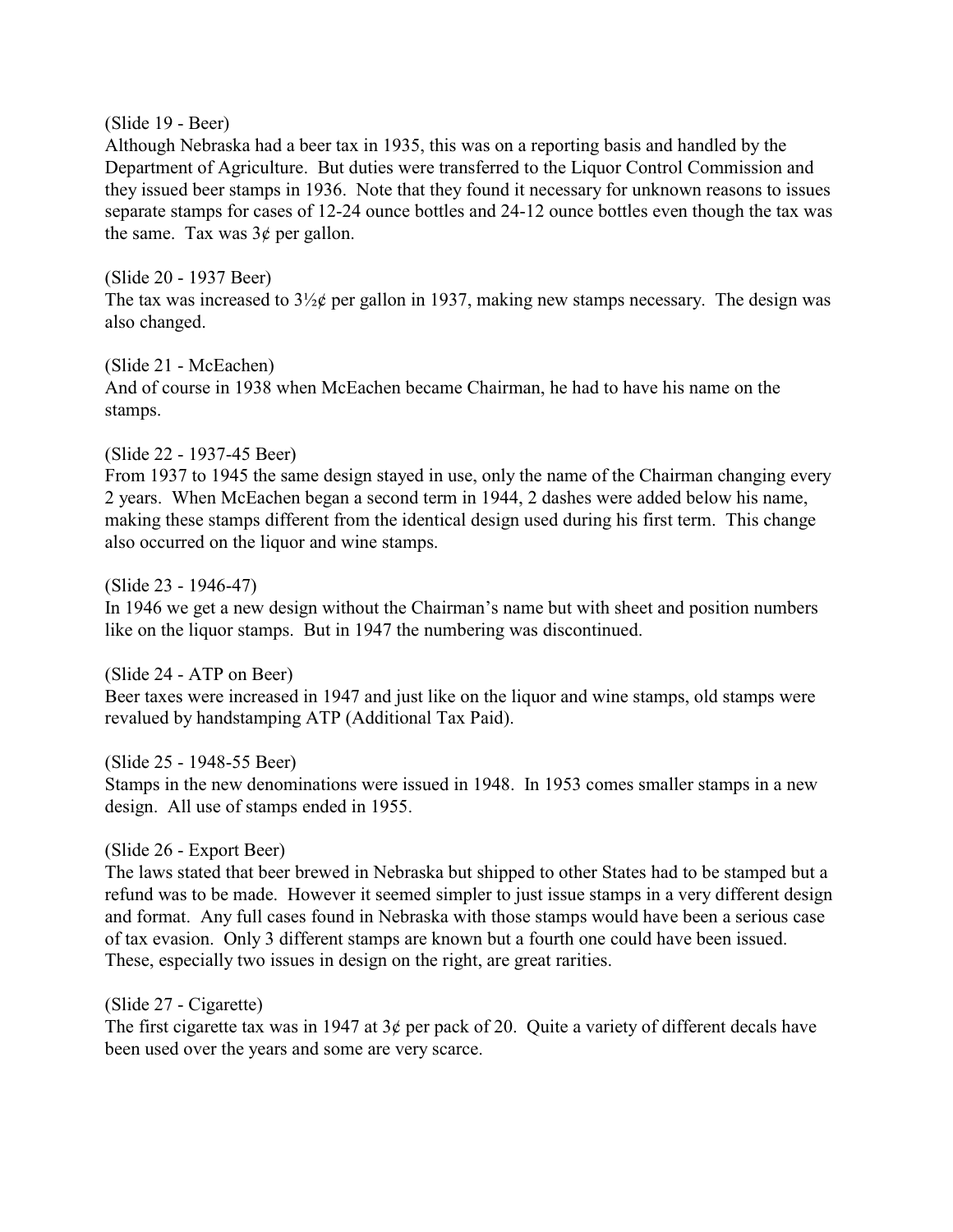#### (Slide 28 - Meters)

Meters were first used in 1949 and would still be legal but Pitney-Bowes no longer services the machines used to apply these to cigarettes. The Fuson decal on the right has been in use for many years. There have also been many tax increases but strict accounting policies have permitted old stamps to be used until exhausted. The State will not sell these stamps to collectors.

#### (Slide 29 - Winnebago)

The Winnebago Indian Tribe in Nebraska has their own stamps. The primary purpose is to indicate these are legally free from Federal and State tax.

### (Slide 30 - Real Estate Essays)

Nebraska began a real estate transfer tax Jan. 2, 1968 after the Federal tax ended. It was originally planned to use adhesive stamps and these attractive essays were prepared by American Bank Note Company.

(Slide 31 - Jacob North Essays) The price quoted for stamps was too high so the State tried a local printer.

### (Slide 32 - Meter and Handstamp)

Pitney-Bowes tried to get the State to use meters. But finally Nebraska decided a simple handstamp would do and provided identical stamps to each County.

#### (Slide 33 - Local Stamps)

After the law was changed to let the Counties keep part of the tax, each County had to provide their own stamping device. Many varieties exist. Lancaster County now actually uses a computer-printed adhesive stamp.

### (Slide 34 - Trucker's Bingo)

In 1971 Nebraska began issuing stamps to trucker's for use on Uniform Identification cards to indicate they had paid all taxes necessary to operate in Nebraska. Forms were also printed for exempt trucker's who are those carrying only their own products. These stamps have been discontinued since almost everything is handled on-line by computer.

### (Slide 35 - Pickle Cards)

In 1985 Nebraska permitted Pickle cards, known as Pull-Tabs in most States, as a form of Charitable gambling. Each set of cards had to be accompanied by a poster which had a stamp placed on it. Stamps have been consecutively numbered from the beginning up to the present. If cards are sold through a vending machine, there is an additional tax.

### (Slide 36 - Pheasant and Quail)

In 1955 Nebraska issued the first \$1 stamp required for hunting pheasants and quail. This was not required to hunt waterfowl, for which a space was printed on the license for the Federal stamp. But the 1955 license did not have a space for the State stamp.